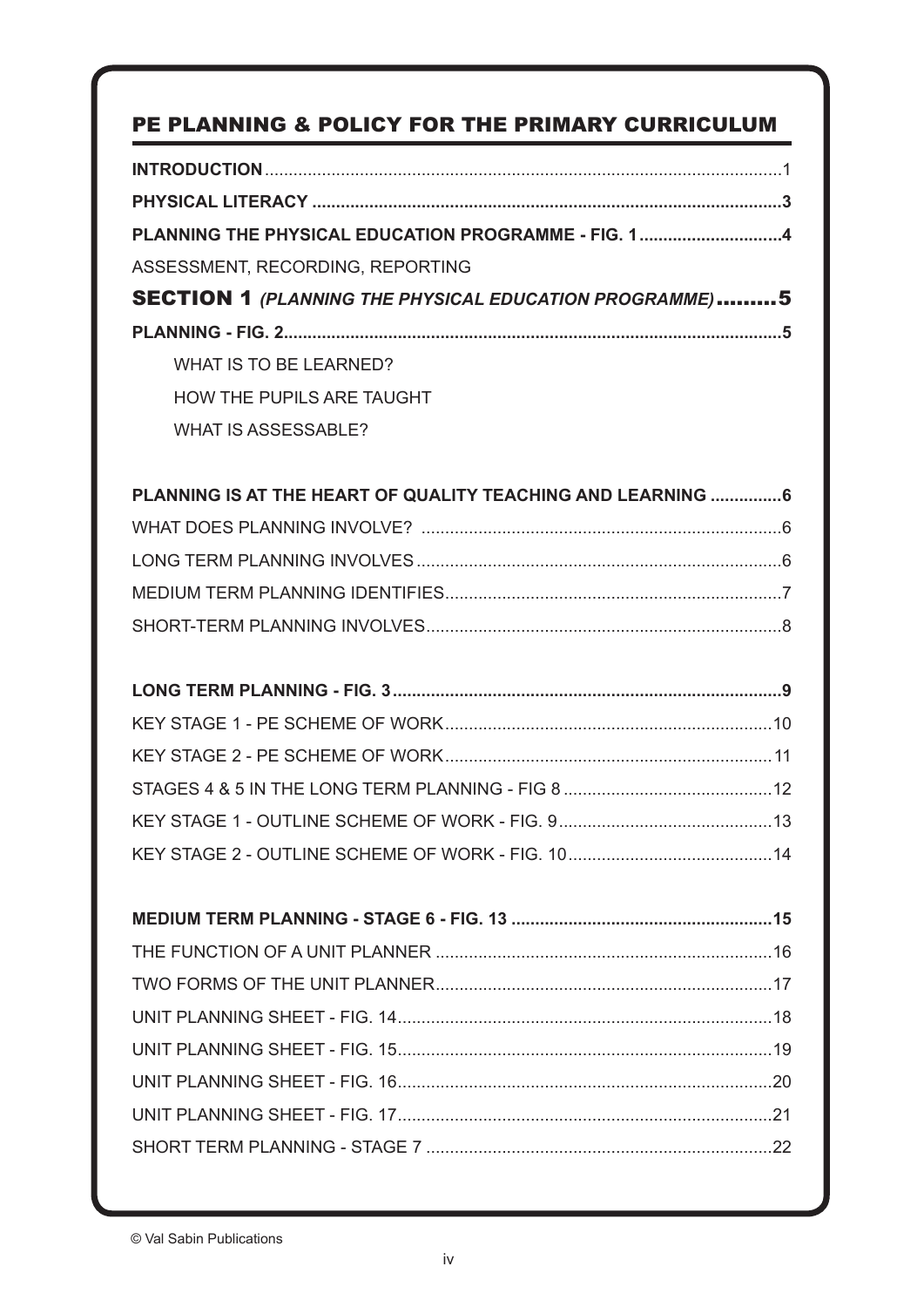| <b>SECTION 2 (MINIMUM EXPECTED STANDARDS IN PHYSICAL EDUCATION) 23</b> |  |
|------------------------------------------------------------------------|--|
|                                                                        |  |
| ATHLETIC ACTIVITIES - MINIMUM EXPECTED STANDARDS 25                    |  |
|                                                                        |  |
|                                                                        |  |
|                                                                        |  |
| ATHLETICS YEARS 3 & 4 - MINIMUM EXPECTED STANDARDS29                   |  |
|                                                                        |  |
| ATHLETICS YEARS 5 & 6 - MINIMUM EXPECTED STANDARDS31                   |  |
|                                                                        |  |
|                                                                        |  |
|                                                                        |  |
|                                                                        |  |
|                                                                        |  |
|                                                                        |  |
|                                                                        |  |
|                                                                        |  |
|                                                                        |  |
|                                                                        |  |
|                                                                        |  |
|                                                                        |  |
|                                                                        |  |
|                                                                        |  |
|                                                                        |  |
| INVASION GAMES YEAR 3 MINIMUM EXPECTED STANDARDS 48                    |  |
| STRIKING AND FIELDING GAMES - BY THE AGE OF 9 YEARS49                  |  |
|                                                                        |  |
|                                                                        |  |
| NET / WALL GAMES YEARS 3 & 4 MINIMUM EXPECTED STANDARDS52              |  |
|                                                                        |  |
| INVASION GAMES YEAR 5 - MINIMUM EXPECTED STANDARDS  54                 |  |
| STRIKING AND FIELDING GAMES - BY THE AGE OF 11 YEARS 55                |  |
|                                                                        |  |
| STRIKING/FIELDING GAMES YEARS 5 & 6 MINIMUM EXPECTED STANDARDS56       |  |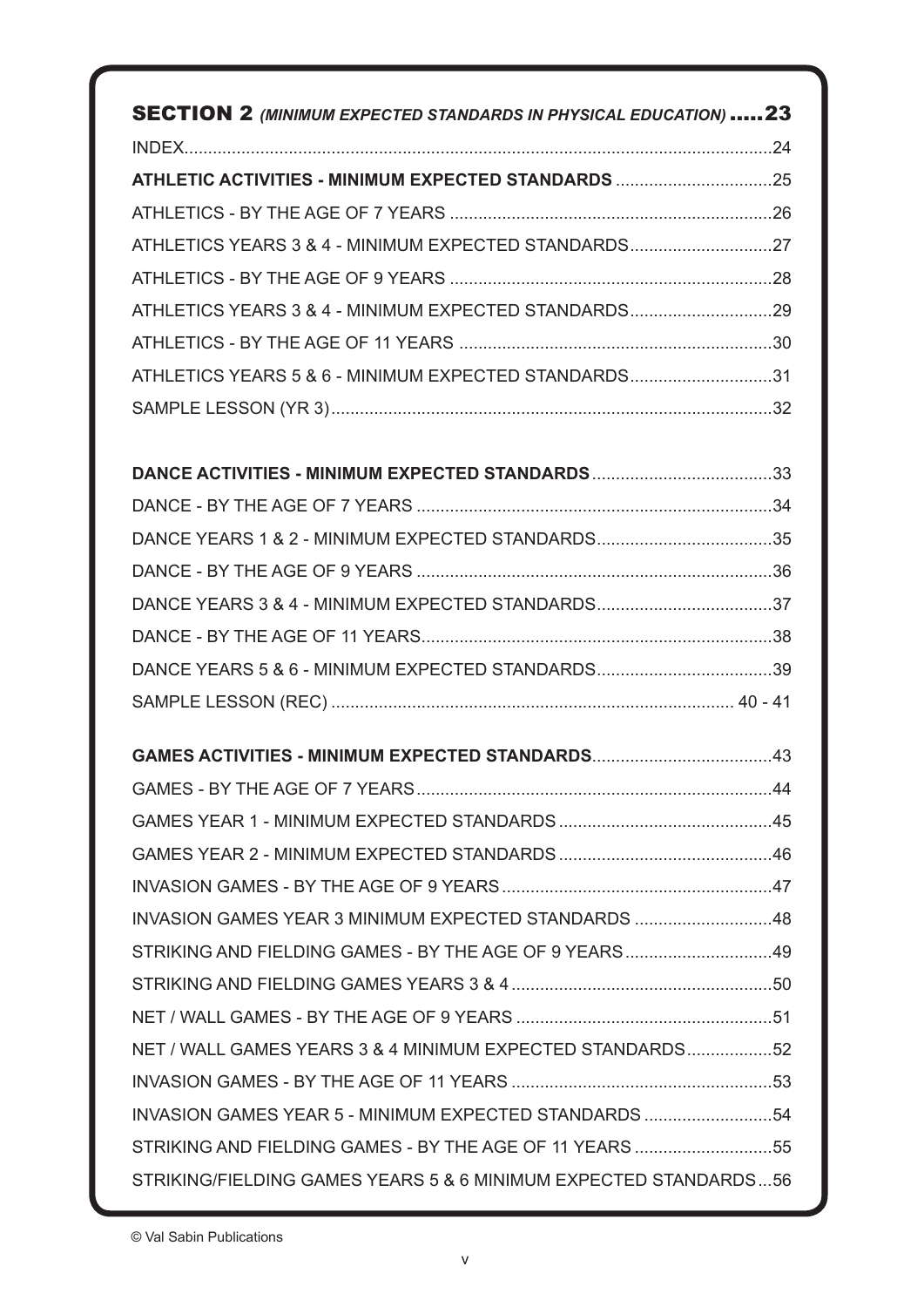| NET/WALL GAMES YEARS 5 & 6 MINIMUM EXPECTED STANDARDS58 |  |
|---------------------------------------------------------|--|
|                                                         |  |

| GYMNASTICS ACTIVITIES - MINIMUM EXPECTED STANDARDS61 |  |
|------------------------------------------------------|--|
|                                                      |  |
|                                                      |  |
| GYMNASTICS YEAR 2 - MINIMUM EXPECTED STANDARDS 64    |  |
|                                                      |  |
|                                                      |  |
|                                                      |  |
|                                                      |  |
|                                                      |  |
|                                                      |  |

### **OUTDOOR ADVENTUROUS ACTIVITIES - MINIMUM EXPECTED STANDARDS....**71

### **SWIMMING ACTIVITIES AND WATER SAFETY -**

| SWIMMING - YEARS 1 & 2 MINIMUM EXPECTED STANDARDS81   |
|-------------------------------------------------------|
| SWIMMING AND WATER SAFETY - BY THE AGE OF 11 YEARS 82 |
| SWIMMING - YEARS 3 & 4 MINIMUM EXPECTED STANDARDS83   |
| SWIMMING - YEARS 5 & 6 MINIMUM EXPECTED STANDARDS84   |
|                                                       |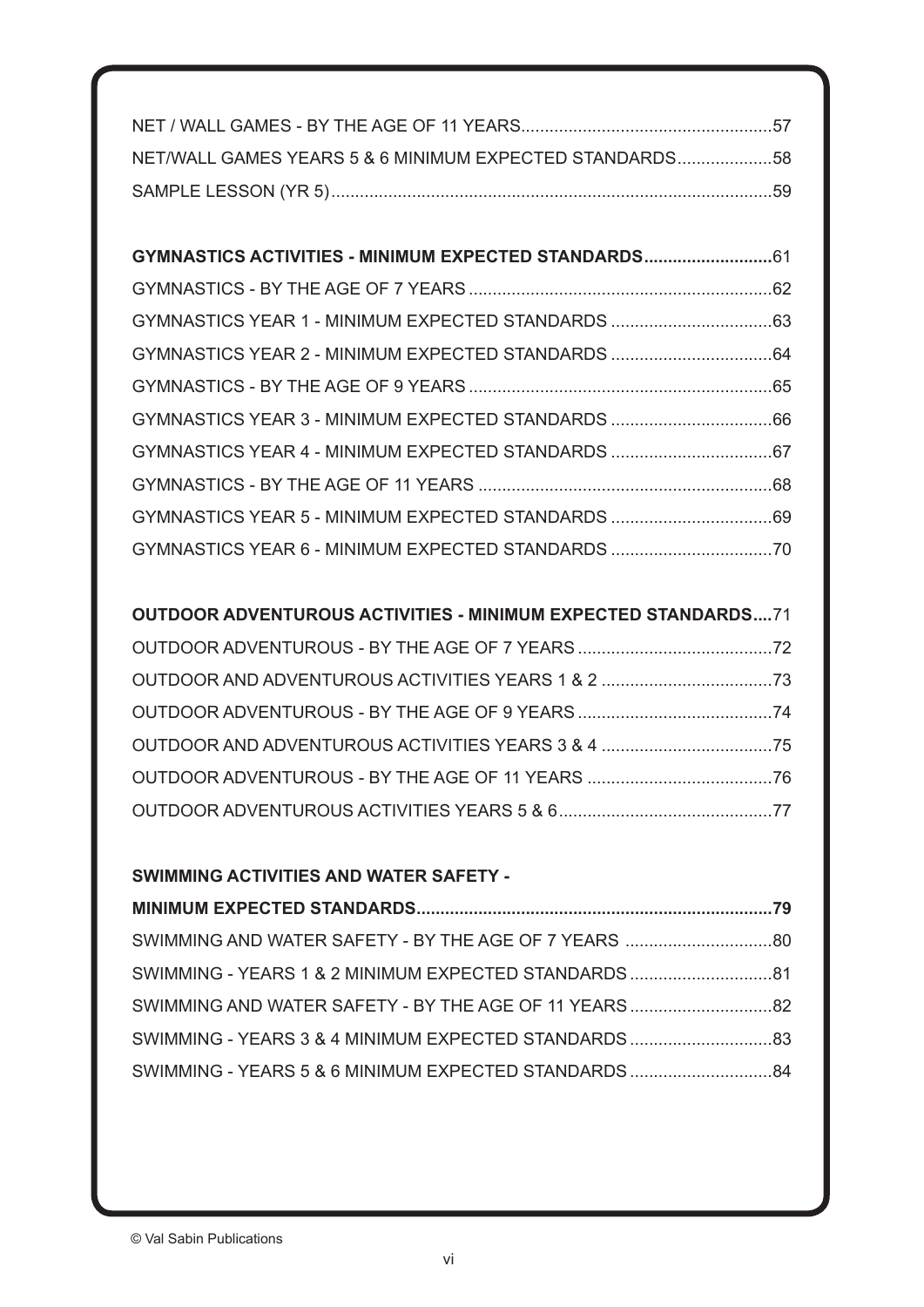| SECTION 3 (ASSESSMENT, RECORDING & REPORTING) 85            |
|-------------------------------------------------------------|
|                                                             |
|                                                             |
|                                                             |
|                                                             |
|                                                             |
|                                                             |
| HOW CAN EVIDENCE BE COLLECTED TO SUPPORT                    |
|                                                             |
|                                                             |
|                                                             |
|                                                             |
|                                                             |
|                                                             |
| 1 KEY STAGES 1 & 2 SKILLS SPECIFIC RECORDING SHEETS 99      |
|                                                             |
| ASSESSING PUPIL'S PROGRESS IN PHYSICAL DEVELOPMENT -        |
|                                                             |
|                                                             |
|                                                             |
| ASSESSING PUPILS' PROGRESS IN GYMNASTICS - KEY STAGE 1  103 |
| ASSESSING PUPILS' PROGRESS IN GYMNASTICS - KEY STAGE 2 104  |
|                                                             |
|                                                             |
|                                                             |
|                                                             |
|                                                             |
| 2 CLASS RECORD GRID WITH ROOM FOR SPECIFIC COMMENT109       |
|                                                             |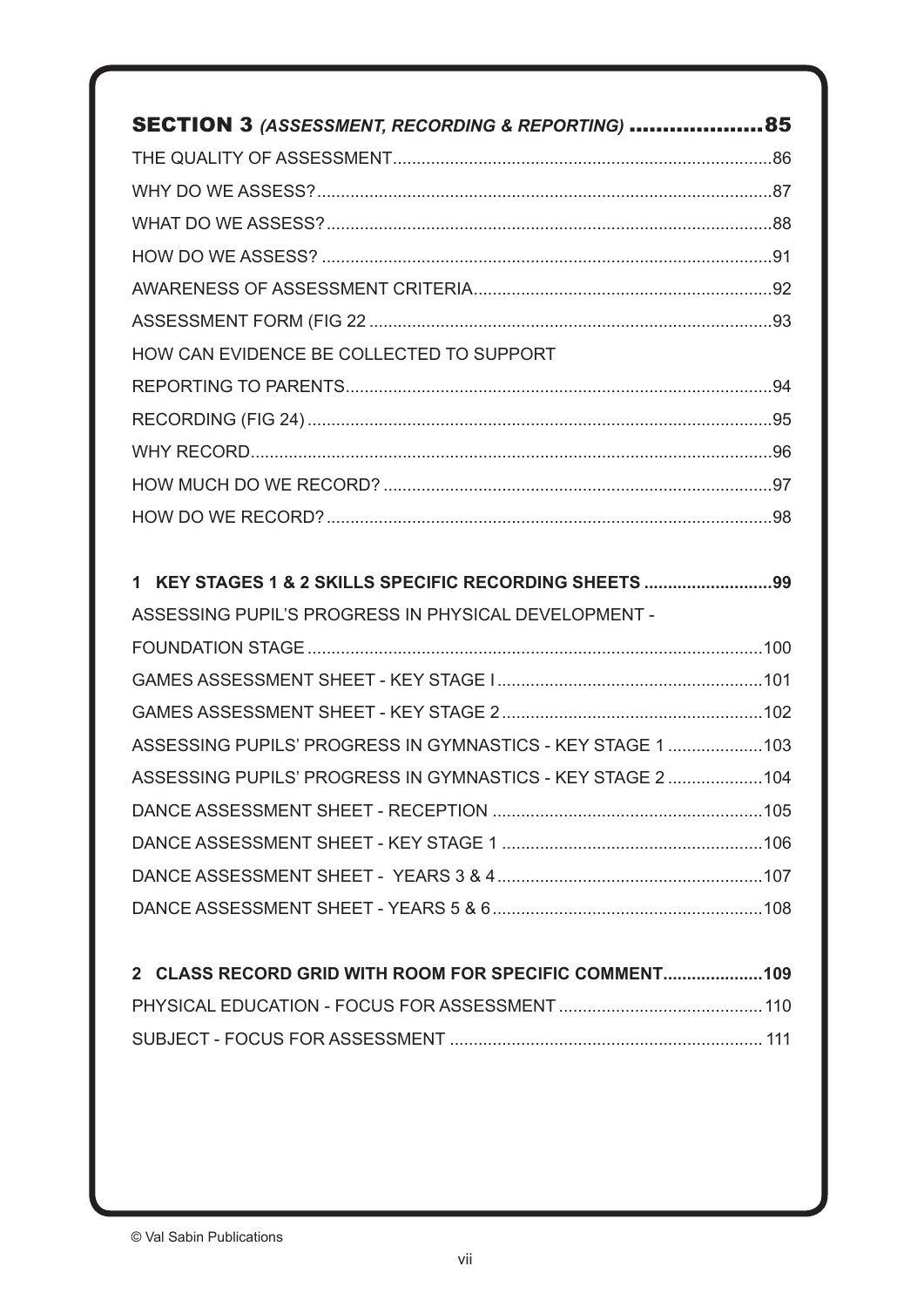| 3 RECORD SHEETS FOR INDIVIDUAL PUPILS USING THE "UNPACKED" |  |
|------------------------------------------------------------|--|
|                                                            |  |
|                                                            |  |
|                                                            |  |
|                                                            |  |

### **4 RECORD SHEET FOR A WHOLE CLASS USING THE "UNPACKED" KEY**

### **5 CLASS RECORD SHEET USING "UNPACKED" LEVEL DESCRIPTIONS**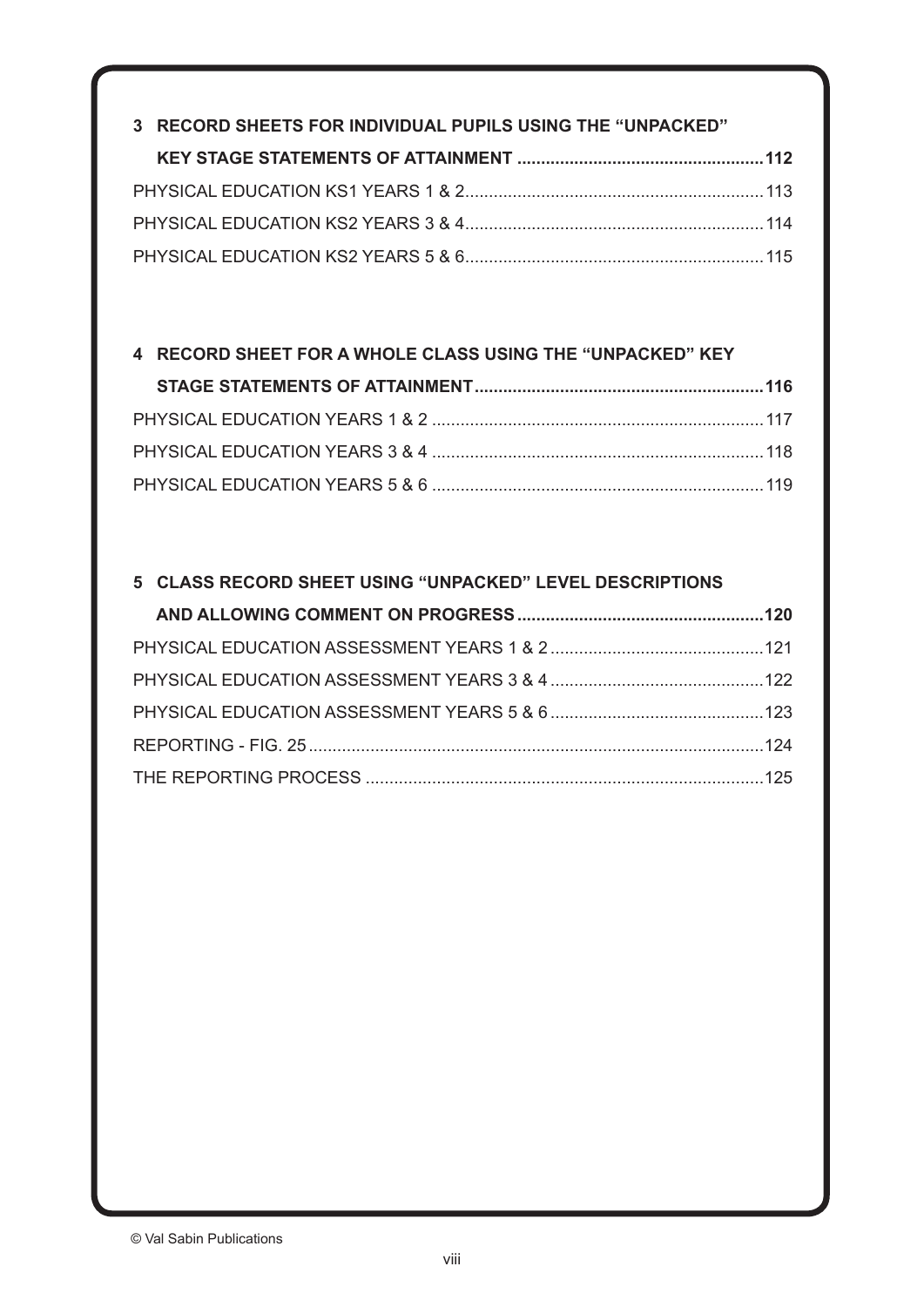| <b>SECTION 4 (PHYSICAL DEVELOPMENT IN THE FOUNDATION STAGE)127</b> |
|--------------------------------------------------------------------|
|                                                                    |
| SUGGESTED LEARNING OBJECTIVES, TEACHING                            |
|                                                                    |
|                                                                    |
| <b>EARLY YEARS FOUNDATION STAGE</b>                                |
|                                                                    |
|                                                                    |
|                                                                    |
|                                                                    |
|                                                                    |
|                                                                    |
|                                                                    |
|                                                                    |
| SECTION 5 (WRITING A PE POLICY DOCUMENT) 151                       |
|                                                                    |
| (A) WRITING A PHYSICAL EDUCATION POLICY DOCUMENT                   |
|                                                                    |
|                                                                    |
|                                                                    |
| HEALTH AND SAFETY FACTORS IN PHYSICAL EDUCATION 157                |
|                                                                    |
|                                                                    |
|                                                                    |
|                                                                    |

| $\bullet$ , $\bullet$ , $\bullet$ , $\bullet$ , $\bullet$ , $\bullet$ , $\bullet$ , $\bullet$ , $\bullet$ , $\bullet$ , $\bullet$ , $\bullet$ , $\bullet$ , $\bullet$ , $\bullet$ , $\bullet$ , $\bullet$ , $\bullet$ , $\bullet$ , $\bullet$ , $\bullet$ , $\bullet$ , $\bullet$ , $\bullet$ , $\bullet$ , $\bullet$ , $\bullet$ , $\bullet$ , $\bullet$ , $\bullet$ , $\bullet$ , $\bullet$ |  |
|-----------------------------------------------------------------------------------------------------------------------------------------------------------------------------------------------------------------------------------------------------------------------------------------------------------------------------------------------------------------------------------------------|--|
|                                                                                                                                                                                                                                                                                                                                                                                               |  |
|                                                                                                                                                                                                                                                                                                                                                                                               |  |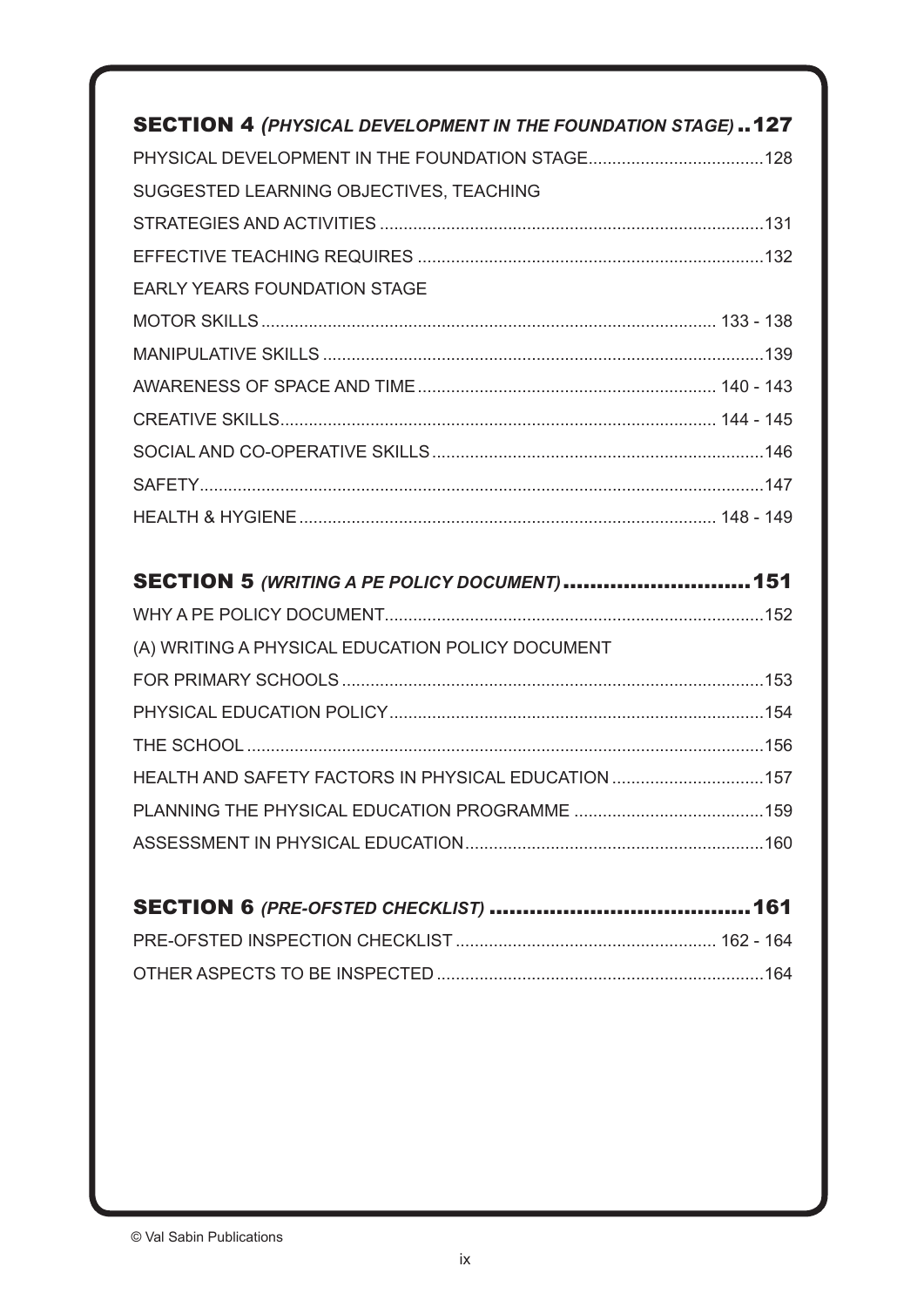# INTRODUCTION

### **Welcome to this huge, time-saving resource!**

This "Policy into Practice" manual contains a unique collection of Physical Education standards, systems and guidelines for primary schools *(3 - 11 years)* designed to propel the PE Co-ordinator quickly through the administration process, saving large amounts of time, whilst setting high quality standards for the school in the policy, procedures and objectives.

- The section on curriculum planning identifies the seven stages involved in longterm, medium term and short term planning. "Master' grids are included for longterm mapping and identification of activities. This ensures breadth and balance of experiences and fulfils National Curriculum requirements. Examples of mediumterm planners are given which encourage structured planning of a unit of work and ideas for lesson structure are offered for short-term planning.
- Knowing what most children should be able to achieve at different ages encourages shared expectations, co-ordinated planning and helps to ensure continuity. "Minimum Expected Standards" provides an extensive and very detailed record of what the majority of pupils can achieve in each area of activity by the ages of 7 years, 9 years and 11 years. The standards are linked to the appropriate Attainment level for the age group and are reflected in the general statement of attainment for each Key Stage identified in the National Curriculum *(2014)*
- Assessment is an integral part of the planning process and "why" "what" and "how" to assess are addressed in some detail. A "master" sheet is also included which encourages the communication of assessment criteria to pupils at the beginning of a unit of work.
- The questions of "Why record?" and "How much do we record?" are addressed and five different recording systems are outlined with accompanying "master' sheets or grids. Any one of these systems could be used as presented, or adapted to suit the particular needs of the school and enable accurate and meaningful reporting.
- Foundation Stage children need many opportunities to learn and develop through engaging in a curriculum offering both structured play planned and guided by the teacher and activities initiated by the children. The Foundation Stage guidance breaks the Early Learning Goals down into more specific expectations then details the learning objectives through which they can progress *(stepping stones)* to reach the expectations. Possible teaching strategies are also identified.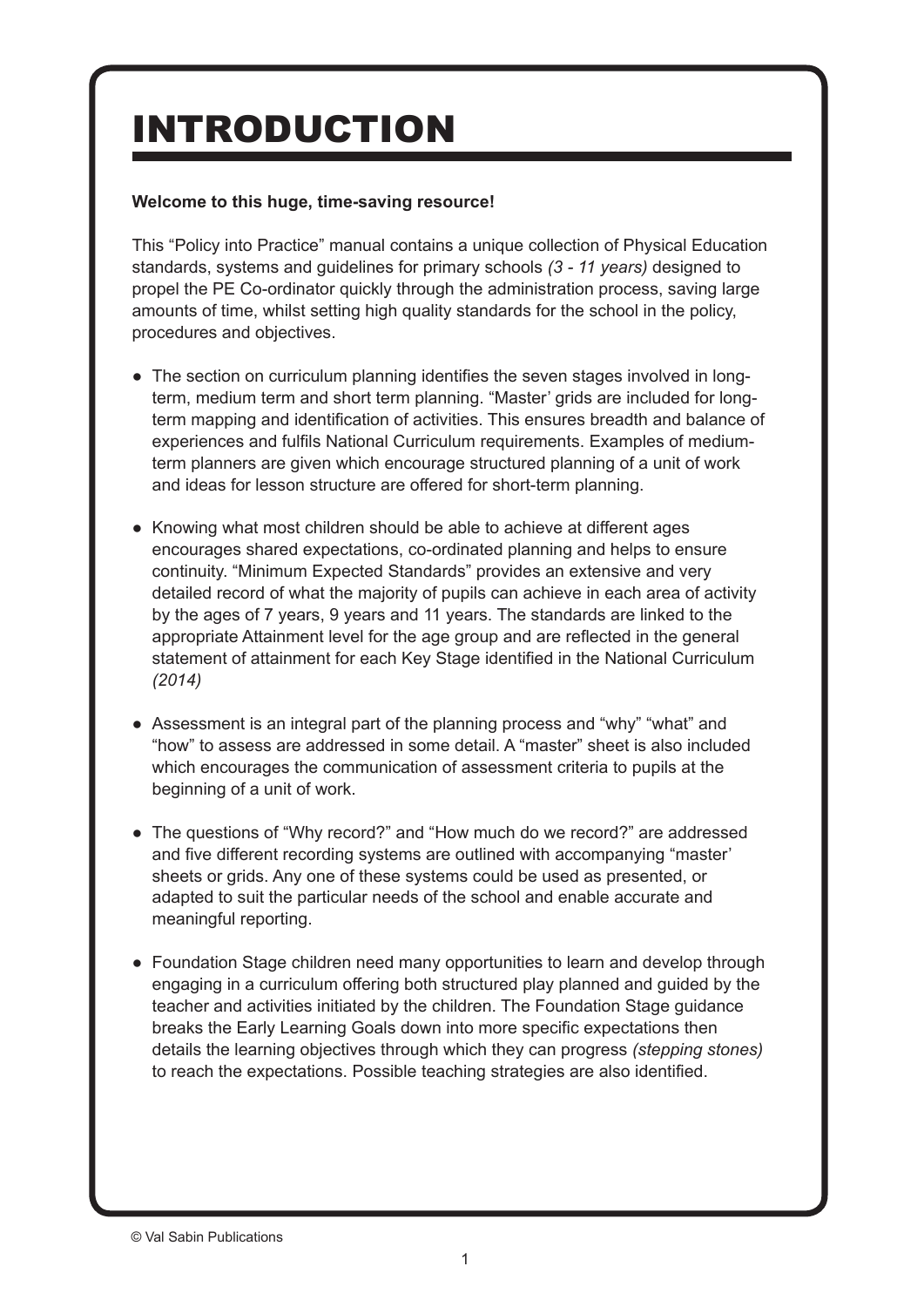- Foundation Stage children need many opportunities to learn and develop through engaging in a curriculum offering both structured play planned and guided by the teacher and activities initiated by the children. The Early Years Foundation Stage guidance in this manual breaks the Early Learning Goals for Physical Development down into more specific expectations, then details the learning objectives through which they can progress to reach the expectations. Possible teaching strategies are also identified.
- Policy writing is a fundamental part of management and should describe the practice of the PE department. Primary school co-ordinators are led through a step-by-step guide to writing a policy
- Finally, to help schools prepare for an OFSTED inspection, a brief pre-inspection checklist is included.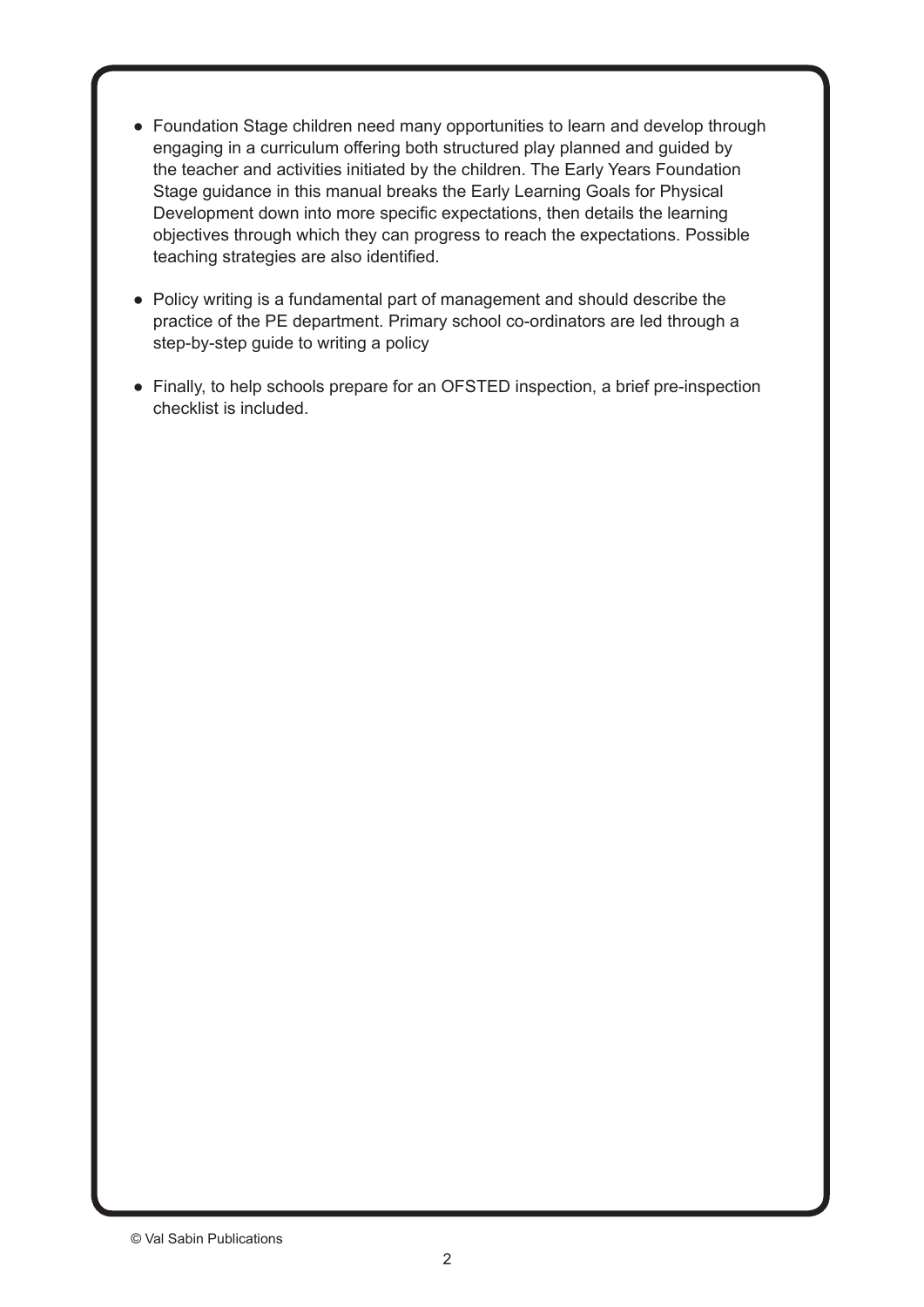# LONG TERM PLANNING

**STAGE 1** IT IS NECESSARY TO UNDERTAKE AN ANALYSIS OF RESOURCES TO INCLUDE STAFF EXPERTISE AND AVAILABLE EQUIPMENT BEFORE ANY JUDGEMENT CAN BE MADE ON THE COMPOSITION OF SCHEMES OF WORK.



**STAGE 2** AN ANALYSIS MUST BE UNDERTAKEN TO ESTABLISH HOW MUCH TIME WILL BE COMMITTED TO TEACHING THE DIFFERENT AREAS OF ACTIVITY ACROSS THE KEY STAGE.



**STAGE 3** TIME MUST BE ALLOCATED, TERM BY TERM, FOR EACH AREA OF ACTIVITY ACROSS THE YEARS IN THE KEY STAGE.

▼



**N.B.** On the following sheets it is only necessary to tick where in the year the different activities are delivered. This will enable the co-ordinator to check on coverage of the curriculum - is it broad and balanced?

Fig. 3 Stages 1 to 3 in the Long Term Planning Process.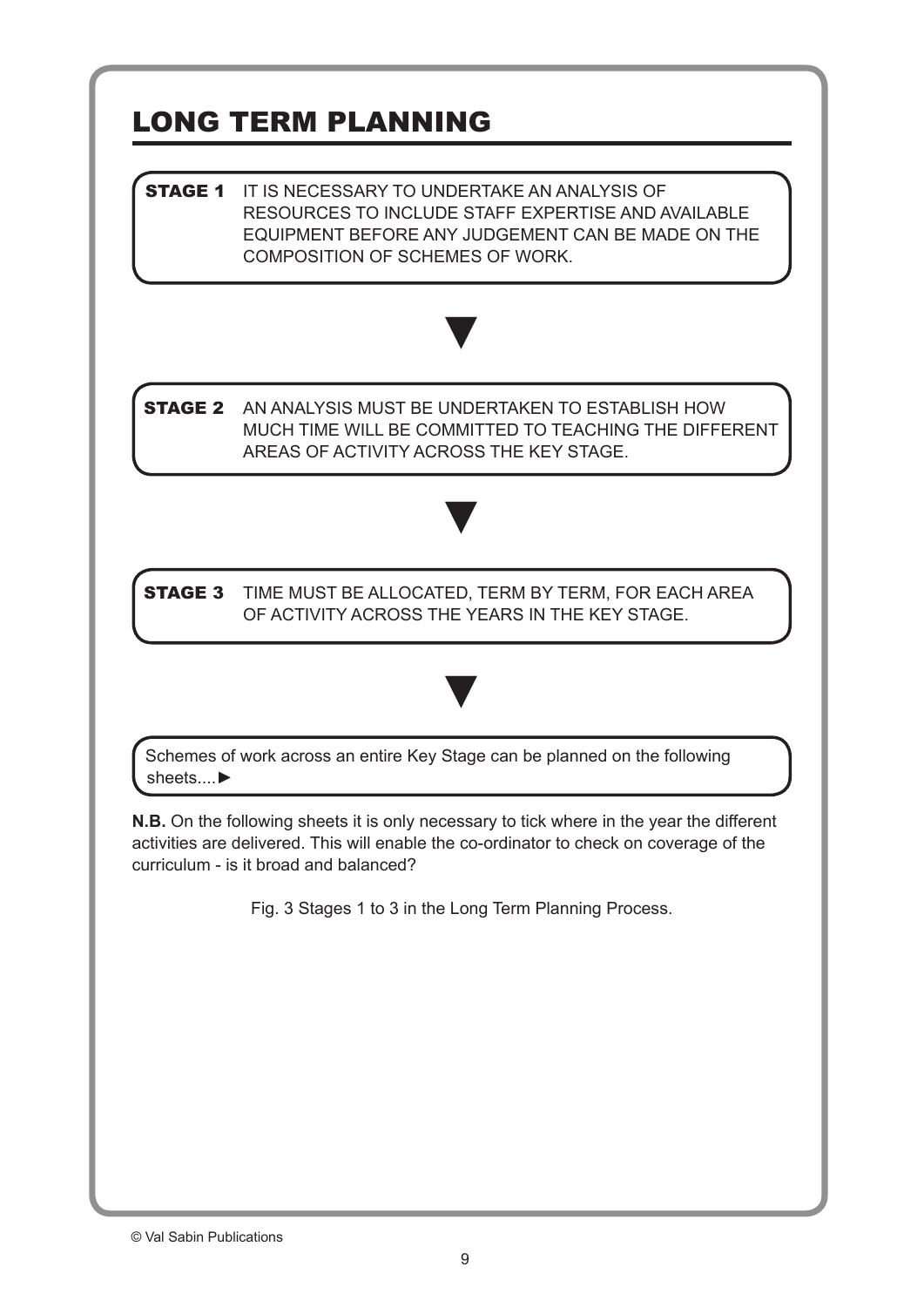# ATHLETICS

*(These expectations relate to the appropriate attainment target)*

### **By the age of 7 years** *(end of year 2)* **most children will be able to:-**

### **1 Demonstrate basic running, jumping and throwing skills**

- move consistently when running fast
- know and demonstrate how to throw
- throw a range of appropriate implements
- perform basic jumps with control

### **2 Understand basic athletics activities and techniques**

- know that there are different types of running jumping and throwing
- sustain their effort to maintain quality performance
- demonstrate suitable shuttle relay changeover

### **3 Recognise when the work of others is similar to or different from their own**

- watch others and describe what they are doing
- Compare performances and begin to use the correct terminology
- suggest how they can improve

### **4 Know why warming-up is so important.**

- Recognise that body temperature changes with different activity
- Understand how different activities make the body work differently
- Safely copy appropriate warm-up activities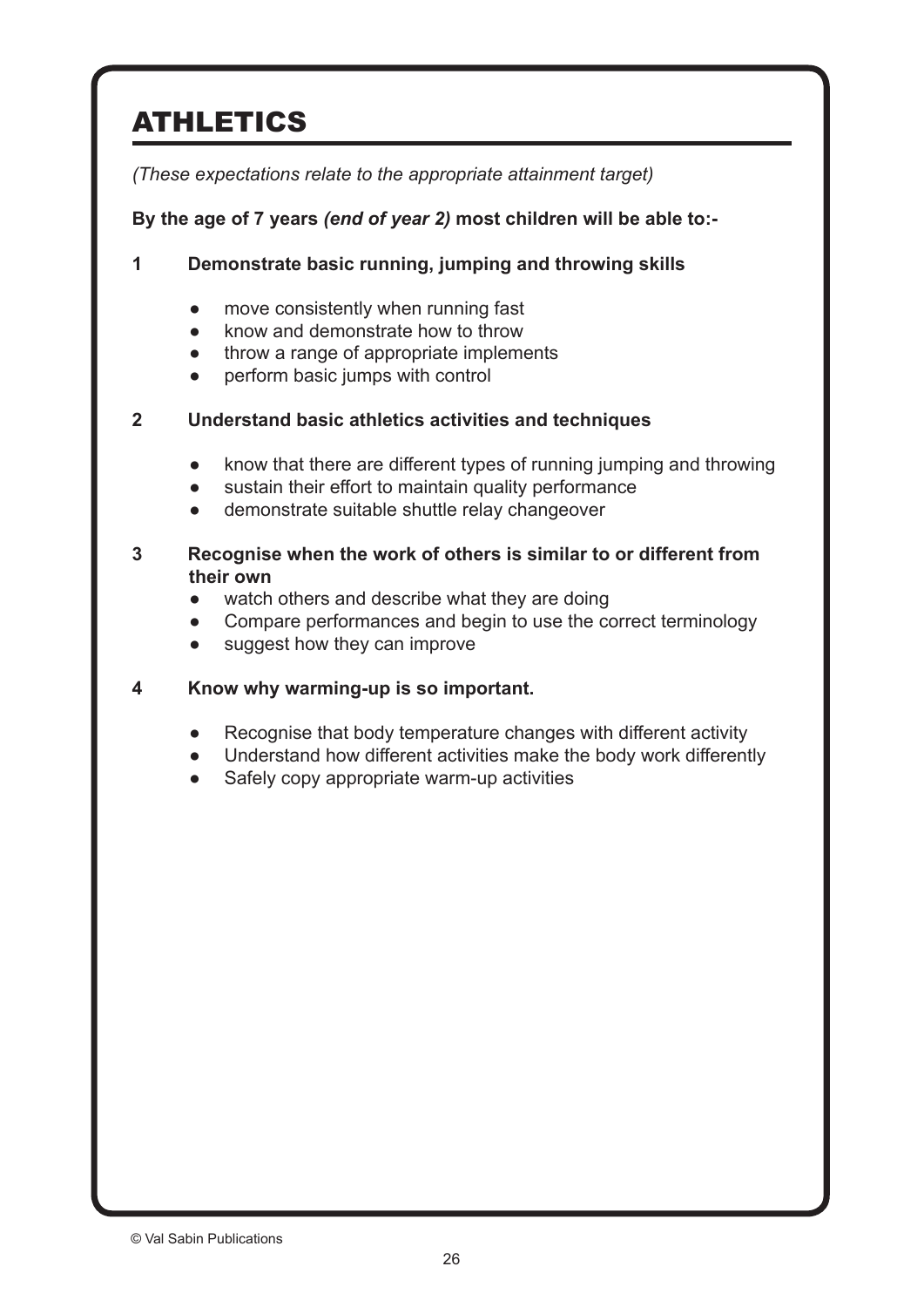| STANDARDS                                     |                                                                                                                                                                                                                                                                                                                                                                                                                                                                                                                                                                          |                                                                                                                                                                                                                                                                                                                                                                                                                                                                                                                                                                                                                                                                     |
|-----------------------------------------------|--------------------------------------------------------------------------------------------------------------------------------------------------------------------------------------------------------------------------------------------------------------------------------------------------------------------------------------------------------------------------------------------------------------------------------------------------------------------------------------------------------------------------------------------------------------------------|---------------------------------------------------------------------------------------------------------------------------------------------------------------------------------------------------------------------------------------------------------------------------------------------------------------------------------------------------------------------------------------------------------------------------------------------------------------------------------------------------------------------------------------------------------------------------------------------------------------------------------------------------------------------|
|                                               | Demonstrate a jumping combination<br>Describe 2 different types of jump<br>-earn about a measured run-up<br>Know how to jump for height<br>Most children will be able to:-<br>Demonstrate safe landings<br><b>ONLENDS: 20 SOUOL</b><br>Help a partner to improve<br>Show a variety of jumps                                                                                                                                                                                                                                                                              | Show that strong bones and flexible joints are built with exercise<br>FOCUS ON:- KNOWLEDGE AND UNDERSTANDING OF<br>Understand that athletics is about beating your personal best<br>Recognise that exercise makes you feel good about yourself<br>Always consider the safety of themselves and others<br>Know that regular exercise improves health<br>Know that skills must be built up slowly<br>children will be able to:-<br>Know how to practise safely<br><b>FITNESS AND HEALTH</b>                                                                                                                                                                           |
| 2 - MINIMUM EXPECTED                          | $\widehat{e}$<br>$\widehat{\mathfrak{G}}$<br>$\odot$<br><u>ਰ</u><br>$\widehat{\mathbb{C}}$<br>ම<br>$\widehat{\epsilon}$                                                                                                                                                                                                                                                                                                                                                                                                                                                  | Most<br>$\widehat{a}$<br>$\widehat{e}$<br>$\odot$<br>ਹੁ<br>$\widehat{\mathcal{Q}}$<br>$\circledcirc$<br>$\bigoplus$<br>4                                                                                                                                                                                                                                                                                                                                                                                                                                                                                                                                            |
| න්<br>$\blacktriangledown$<br>ATHLETICS YEARS | Understand how using the trunk and legs creates a more powerful<br>the throw<br>propriate<br>Show changes in throwing action and demonstrate them<br>Discover that a change in force will change the speed of<br>Describe how well a throw has been performed using ap<br>understand and show different throwing actions<br>Demonstrate safely when throwing.<br>FOCUS ON:- THROWING<br>Most children will be able to:-<br>Help a partner to improve<br>anguage<br>throw<br>$\widehat{\sigma}$<br>$\widehat{\Theta}$<br>$\widehat{e}$<br>ЭÓ<br>$\odot$<br>ලි<br>$\oplus$ | Programmes Of Study. Master basic movements of running, jumping, throwing. Develop balance, agility and co-ordination<br>very low<br>Show change in body position and height of a length of stride<br>Safely run as an individual and in a team relay and over<br>Demonstrate a suitable method of shuttle relay<br>which leg leads when going over obstacles<br>Run over obstacles keeping in rhythm<br>Use different speeds and directions<br>Most children will be able to:-<br><b>FOCUS ON:- RUNNING</b><br>Help a partner to improve<br>obstacles<br>ලි<br>$\widehat{\sigma}$<br>ව<br>$\widehat{\mathbb{e}}$<br>ම<br>$\widehat{\circ}$<br>$\widehat{\epsilon}$ |

© Val Sabin Publications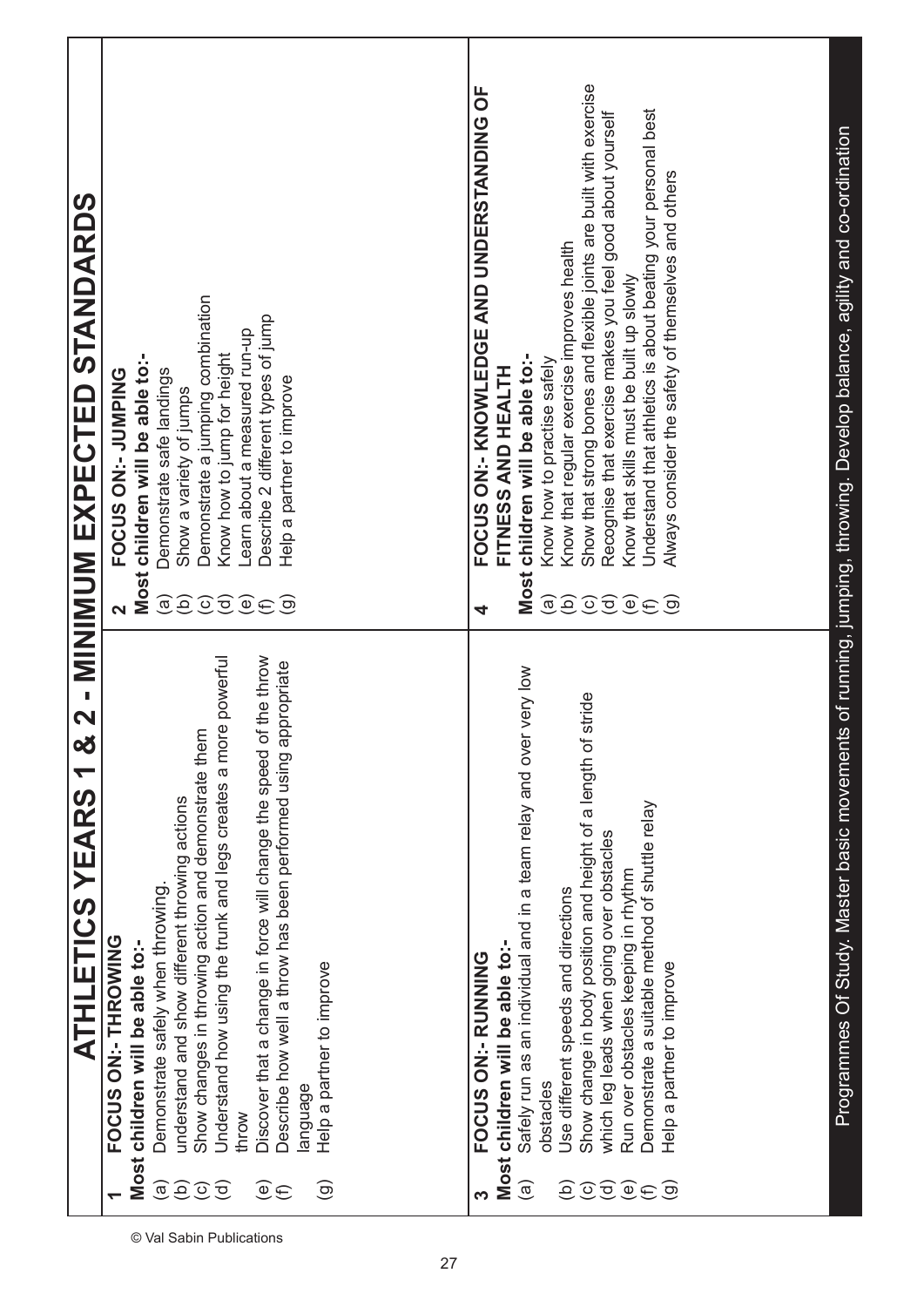## **DANCE**

*(These expectations relate closely to the Attainment appropriate for this age group)* **By the age of 9 years** *(end of year 4)* **most children will be able to:-**

- **1. Acquire and develop dance skills in relation to a dance idea. These skills should be performed with appropriate quality and control and a degree of accuracy.**
	- Respond imaginatively to a range of stimuli related to character and narrative.
	- Perform the basic actions and dances clearly and fluently.
	- Perform with expression and sensitivity to the dance idea and the accompaniment.
	- Copy, refine and repeat dance phrases and dances.
- **2 Select and apply appropriate movements for dance ideas. These choices should communicate the intention of the dance. The movements should be linked together and developed using simple compositional dances.**
	- Know how to begin to develop movement.
	- Use simple motifs and movement patterns to structure dance phrases on their own or with a partner or in a group.
- **3 Evaluate and improve their own and others' performance by being able to identify what makes the movement good. Suggestions should be made on how to improve the performance and on composition.**
	- Observe themselves and others' dancing.
	- Describe and interpret the dances of other children using appropriate language.
	- Suggest how dances and performances can be improved.
- **4 Recognise that health and fitness is an integral part of the dance performance. Ensure that there is an awareness of the value of "getting ready" and "ending" activities which support safe practise.**
	- Recognise that dance is a good activity for health and well-being.
	- Show understanding of warming up and cooling down and choose appropriate activities to do so on their own.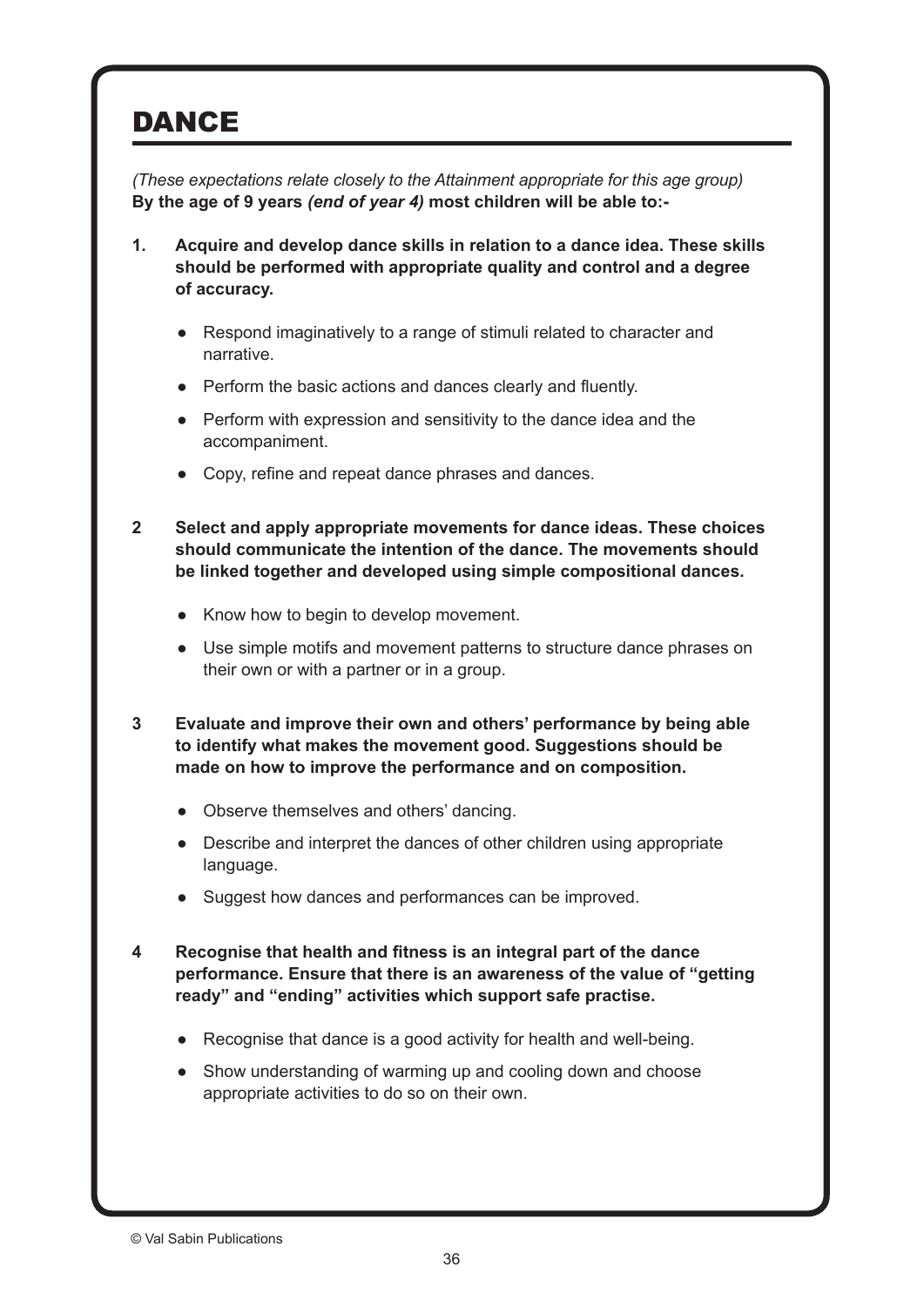|                        | DANCE YEARS 3 & 4                                                                                                                     |                        | - MINUM EXPECTED STANDARDS                                                              |
|------------------------|---------------------------------------------------------------------------------------------------------------------------------------|------------------------|-----------------------------------------------------------------------------------------|
|                        | FOCUS ON:- ACQUIRING AND DEVELOPING SKILLS                                                                                            | $\mathbf{\Omega}$      | FOCUS ON: - SELECTING AND APPLYING SKILLS                                               |
| $\widehat{\mathbf{e}}$ | Most children should be able to:-<br>respond to a range of stimuli -                                                                  |                        | AND COMPOSITIONAL IDEAS.                                                                |
|                        | translated into movement (symbolic); discuss those ideas initiated by<br>understand that the ideas initiated by the stimulus can be   |                        | Most children should be able to:-                                                       |
|                        | the stimulus and suggest appropriate movement for exploration; display                                                                | $\widehat{\mathbf{e}}$ | know how to begin to develop movement                                                   |
| Э́                     | perform the basic dance actions with greater control, fluency<br>confidence in improving and exploring those initial ideas            | $\widehat{e}$          | demonstrate the ability to choose the movements which<br>reflect the dance idea         |
|                        | and co-ordination - demonstrate combinations of movement using whole                                                                  | $\widehat{\odot}$      | demonstrate how to develop a movement using repetition                                  |
|                        | body and body parts; display a clarity within the movement with attention<br>to clear body shape, extension, balance and footwork.    |                        | and variation using space, time and weight changes                                      |
| $\widehat{\circ}$      | perform with expression - show the ability to perform with a                                                                          | $\widehat{\sigma}$     | display how to link movements together in a logical<br>sequence (transitional movement) |
|                        | sense of phrasing, rhythmically and musically; display the appropriate                                                                | $\bigcirc$             | show the ability to use simple compositional devices,                                   |
| $\widehat{\sigma}$     | dynamics to colour the movement phrases to ensure mood and feeling.<br>copy and perform movements/rhythmic patterns - demonstrate the |                        | unison, canon, repetition, variation; shape the movement                                |
|                        | ability to perform simple dances which have a clear beginning, middle                                                                 |                        | into phrases/sections or a whole dance with a simple                                    |
|                        | patters from<br>and end; show a range of different rhythmic/movement                                                                  |                        | structure.                                                                              |
|                        | different times, places and cultures; show ways of performing these                                                                   |                        |                                                                                         |
|                        | patters in different group formations; understand the value of different<br>formations - social/historical/cultural context.          |                        |                                                                                         |
|                        |                                                                                                                                       |                        |                                                                                         |
|                        |                                                                                                                                       |                        |                                                                                         |
| က                      | FOCUS ON: - EVALUATE AND IMPROVE                                                                                                      |                        | FOCUS ON: - FITNESS AND HEALTH                                                          |
|                        |                                                                                                                                       |                        | Most children should be able to:-                                                       |
|                        | Most children should be able to:-                                                                                                     | $\widehat{a}$          | recognise that dance is a good activity for health and well                             |
| ම                      | observe each other and themselves dancing in order to                                                                                 |                        | explain that their dance lessons will help them to improve<br>being -                   |
|                        | s and<br>understand how dance communicates moods, idea<br>feelings.                                                                   | $\widehat{e}$          | their health and support them feeling good about themselves.                            |
| (Ф)                    | demonstrate a range of descriptive language when talking                                                                              | $\odot$                | understand that dance will help to mobilise their joints,                               |
|                        | about dance in order to identify and describe.                                                                                        |                        | increase their muscle flexibility and strength.                                         |
| $\widehat{\circ}$      | display the confidence to include personal responses.                                                                                 | $\widehat{\sigma}$     | know that dance will help to develop their stamina.                                     |
|                        |                                                                                                                                       | ම                      | demonstrate some "getting ready" and "ending" activities                                |
|                        |                                                                                                                                       |                        | for a dance lesson.                                                                     |
|                        | Programme Of Study. Perform dances using a range of movement patterns.                                                                |                        |                                                                                         |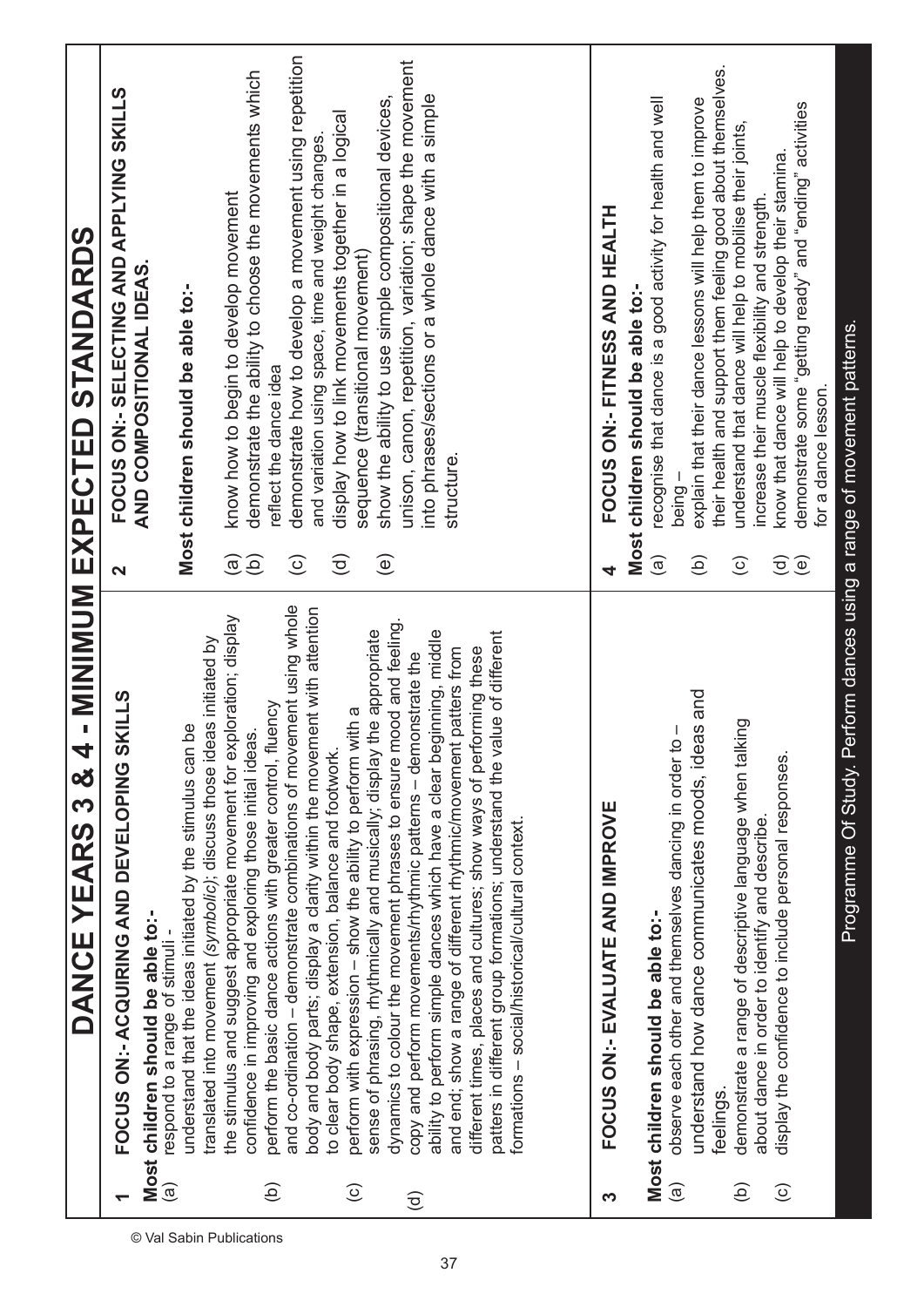# NET / WALL GAMES

*(These expectations relate closely to the Attainment appropriate for this age group)*  **By the age of 11 years** *(end of year 6)* **most children will be able to:-**

**1 Perform a range of net/wall skills and shots with confidence and control and use the skills they prefer with competence and consistency.**

- Use forehand, backhand and overhead shots increasingly well in the games they play.
- Use the volley in games where it is important.
- Use the skills they prefer with competence and consistency.
- Show good back-swing, follow through and feet positioning.
- Direct the ball reasonably well towards their opponent's court or target area.

#### **2 Understand the need for tactics and start to choose and use some tactics effectively.**

- Play co-operatively with a partner.
- Apply rules consistently and fairly.
- Hit the ball with purpose varying the height, speed and direction.
- Explain what they are trying to do and why.
- Recognise the spaces on their opponent's court and try to hit the ball towards them.
- Position themselves well on court.
- **3 Recognise their own and others'' strengths and weaknesses in games and suggest ideas that will improve performance.**
	- Know what they are successful at and what they need to practise more.
	- Suggest ideas for practices.
	- Try things out and ask for help when actions need to be improved.
	- Work well with others', adapting their play to suit their own and others" strengths.

### **4 Understand the safety needs of an activity and know the basic principles involved in warming-up.**

- Identify appropriate exercises and activities for warming-up and know why warming up is important to help them play better.
- Carry out warm-up activities carefully and thoroughly.
- Explain how warm-ups affect the body.
- Know the types of exercise they should concentrate on for these types of games e.g. speed and flexibility.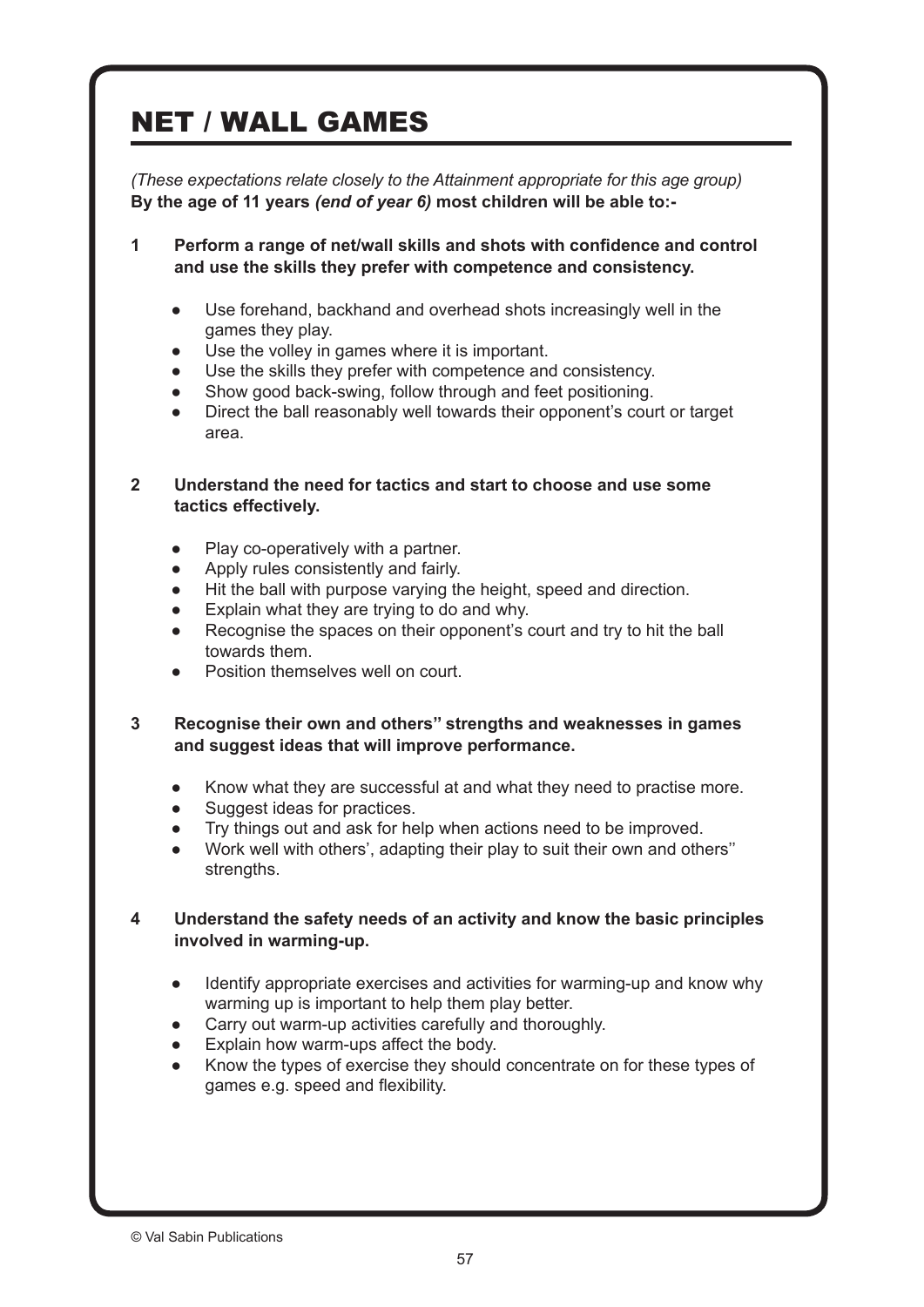| work co-operatively as a team in two's or small groups to<br>evaluate the effectiveness of a shot and suggest ways of<br>direct a ball into an opponent's court at different speeds,<br>FOCUS ON:- NET / WALL GAMES (PROGRESSION)<br>Play a variety of shots with intent when striking the ball<br>basic common principles for attack and defence across the<br>play a range of small-sided net/wall games and apply<br>heights and angles and explain why they are doing it.<br>after one bounce or on the volley.<br>Most pupils should be able to:-<br>create rules and play to them.<br>improving it.<br>activities.<br>$\widehat{\mathbf{e}}$<br>$\overline{e}$<br>$\widehat{\sigma}$<br>$\widehat{e}$<br>$\widehat{c}$<br>$\overline{\mathbf{C}}$<br>understand and apply net/wall principles to a range of<br>Recognise where there are spaces on an opponent's<br>Play shots on both sides of the body and from above<br>ā<br>Recognise which things they need to practise more<br>Understand how to position their bodies to receive<br>ball coming from different heights and angles.<br>small sided games. (1 v 1, 2 v 2, 3 v 3)<br>FOCUS ON:- NET / WALL GAMES<br>the head with reasonable control.<br>Most pupils should be able to:-<br>court and try to hit into them.<br>$\widehat{\mathbf{e}}$<br>$\widehat{e}$<br>$\widehat{c}$<br>$\widehat{\sigma}$<br>$\widehat{\mathbf{e}}$ | <b>MINIMUM EXPECTED STANDARDS</b><br>NET / WALL GAMES YEARS 5 & 6 |  |
|---------------------------------------------------------------------------------------------------------------------------------------------------------------------------------------------------------------------------------------------------------------------------------------------------------------------------------------------------------------------------------------------------------------------------------------------------------------------------------------------------------------------------------------------------------------------------------------------------------------------------------------------------------------------------------------------------------------------------------------------------------------------------------------------------------------------------------------------------------------------------------------------------------------------------------------------------------------------------------------------------------------------------------------------------------------------------------------------------------------------------------------------------------------------------------------------------------------------------------------------------------------------------------------------------------------------------------------------------------------------------------------------------|-------------------------------------------------------------------|--|
|                                                                                                                                                                                                                                                                                                                                                                                                                                                                                                                                                                                                                                                                                                                                                                                                                                                                                                                                                                                                                                                                                                                                                                                                                                                                                                                                                                                                   |                                                                   |  |
|                                                                                                                                                                                                                                                                                                                                                                                                                                                                                                                                                                                                                                                                                                                                                                                                                                                                                                                                                                                                                                                                                                                                                                                                                                                                                                                                                                                                   |                                                                   |  |
|                                                                                                                                                                                                                                                                                                                                                                                                                                                                                                                                                                                                                                                                                                                                                                                                                                                                                                                                                                                                                                                                                                                                                                                                                                                                                                                                                                                                   |                                                                   |  |
|                                                                                                                                                                                                                                                                                                                                                                                                                                                                                                                                                                                                                                                                                                                                                                                                                                                                                                                                                                                                                                                                                                                                                                                                                                                                                                                                                                                                   |                                                                   |  |
|                                                                                                                                                                                                                                                                                                                                                                                                                                                                                                                                                                                                                                                                                                                                                                                                                                                                                                                                                                                                                                                                                                                                                                                                                                                                                                                                                                                                   |                                                                   |  |
|                                                                                                                                                                                                                                                                                                                                                                                                                                                                                                                                                                                                                                                                                                                                                                                                                                                                                                                                                                                                                                                                                                                                                                                                                                                                                                                                                                                                   |                                                                   |  |
|                                                                                                                                                                                                                                                                                                                                                                                                                                                                                                                                                                                                                                                                                                                                                                                                                                                                                                                                                                                                                                                                                                                                                                                                                                                                                                                                                                                                   |                                                                   |  |
|                                                                                                                                                                                                                                                                                                                                                                                                                                                                                                                                                                                                                                                                                                                                                                                                                                                                                                                                                                                                                                                                                                                                                                                                                                                                                                                                                                                                   |                                                                   |  |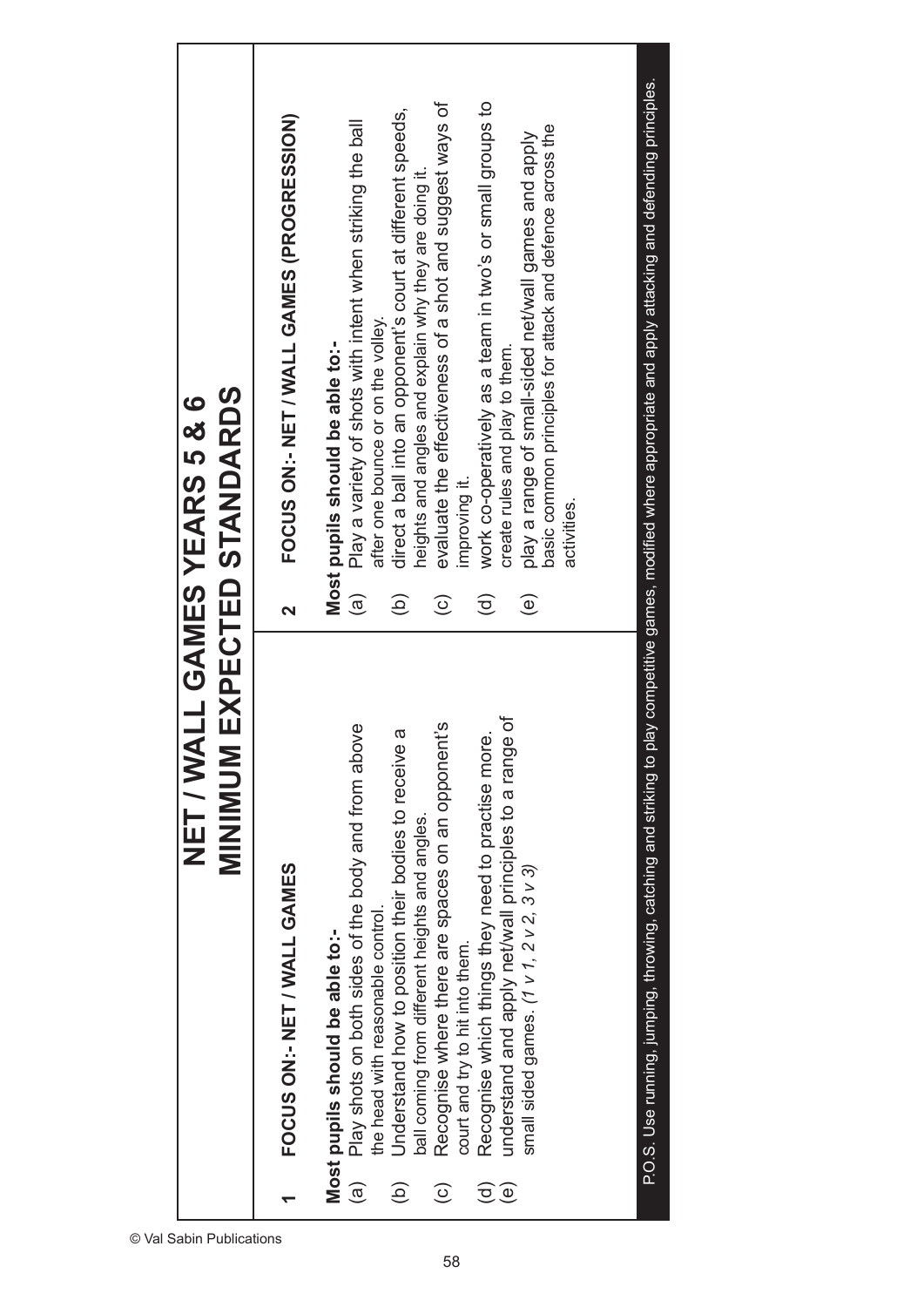# WHY DO WE ASSESS?

Assessment is about making informed judgements about ability, knowledge, understanding and attitudes. Focused and informed assessment is an integral part of the teaching and learning process. The main purposes for assessment in schools have been grouped into three specific categories.

- 1 Assessment is used to:-
	- *(a)* determine and monitor pupils progress and level of achievement.
	- *(b)* feedback the information to pupils.
	- *(c)* enable the setting of appropriate individual targets *(both for inclusion and for challenge).*

Assessment should help motivate pupils to improve their own performance and also to celebrate their successes and achievements.

2 Assessment is used to -

- *(a)* plan learning
- *(b)* evaluate whether the objectives of the lesson are being met.

Assessment should help teachers to plan the learning of an individual, plan the learning objectives and expected learning outcomes for the next unit, and help the next class teacher plan appropriate work to continue the progress.

3 Assessment is used to:-

- *(a)* give feedback to parents through discussion.
- *(b)* give feedback to parents formally in a report.
- *(c)* determine a level of achievement to pass onto the next school.

Informed assessment should enable teachers to report and feed back accurately and in some detail.

Assessment is essentially an integral part of the teaching and learning process and should be continuous.

Briefly:‑

FORMATIVE ASSESSMENT CAN:‑

- *(a)* provide feedback
- *(b)* be used for diagnostic purposes
- *(c)* aid motivation

SUMMATIVE ASSESSMENT CAN:‑

- *(a)* provide evidence of certification
- *(b)* give recognition of achievement and level of attainment
- *(c)* aid motivation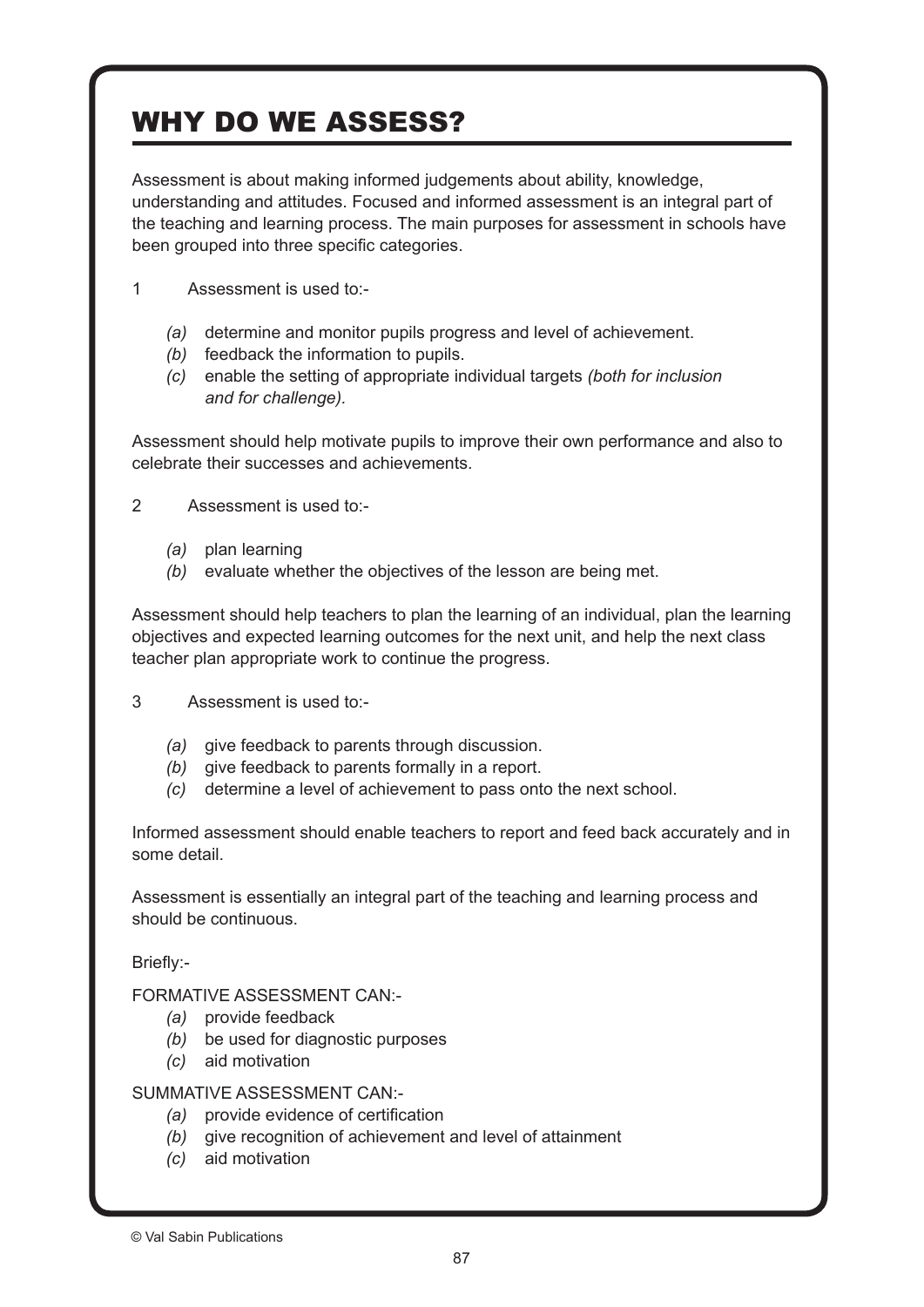### PHYSICAL DEVELOPMENT IN THE EARLY YEARS FOUNDATION STAGE

This is the statutory framework published in 2012 by the Department of Education that sets the standards for the development learning and care of children from birth to 5 years of age. Early years providers must ensure that their provision meets the learning and development requirements as specified in the EYFS.

### THE EYFS PROFILE

Children's attainment at the end of the EYFS is summarised and described in the Early Years Profile and is based on ongoing observation and assessment in three prime and four specific areas of learning and the three learning characteristics.

### **The Prime Areas of Learning**

- Communication and Language
- Physical Development
- Personal, Social and Emotional

### **The Specific Areas of Learning**

- Literacy
- Mathematics
- Understanding the world
- Expressive Arts & Design

### **The Learning Characteristics**

- Playing & Exploring engagement
- Active Learning motivation
- Creating and Thinking critically thinking

There are 17 early learning goals covering the 7 areas of learning which describe what children should be able to do by the time they reach 5 years and assessments are made using them. The completed EYFS profile must provide parents with a written summary of their child's attainment and a narrative on how the child demonstrates the three characteristics of effective learning. Reports should be specific to the child, concise and informative.